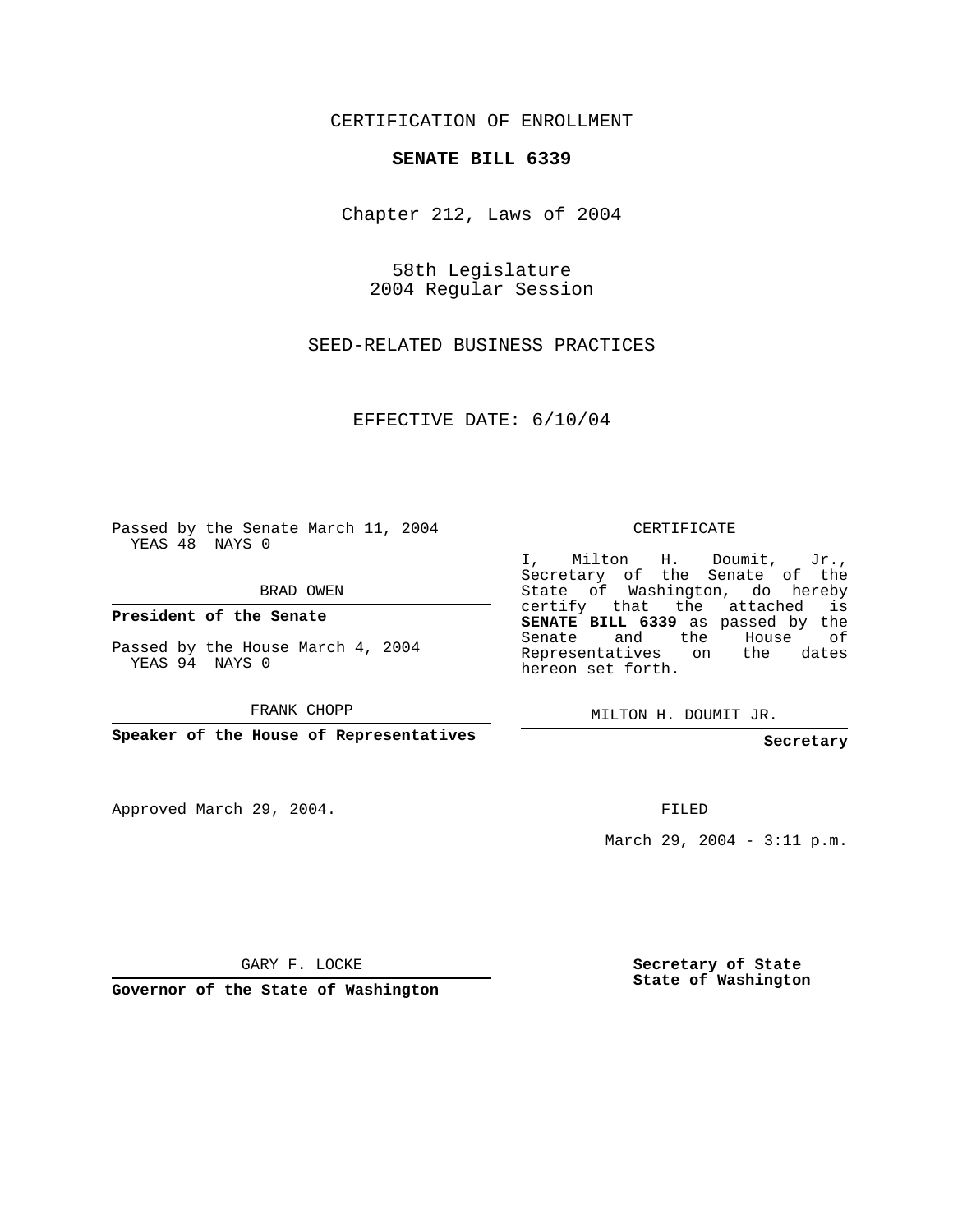## **SENATE BILL 6339** \_\_\_\_\_\_\_\_\_\_\_\_\_\_\_\_\_\_\_\_\_\_\_\_\_\_\_\_\_\_\_\_\_\_\_\_\_\_\_\_\_\_\_\_\_

\_\_\_\_\_\_\_\_\_\_\_\_\_\_\_\_\_\_\_\_\_\_\_\_\_\_\_\_\_\_\_\_\_\_\_\_\_\_\_\_\_\_\_\_\_

AS AMENDED BY THE HOUSE

Passed Legislature - 2004 Regular Session

**State of Washington 58th Legislature 2004 Regular Session By** Senators Swecker and Rasmussen

Read first time 01/19/2004. Referred to Committee on Agriculture.

 1 AN ACT Relating to seed-related business practices; and amending 2 RCW 20.01.010, 20.01.210, and 20.01.465.

3 BE IT ENACTED BY THE LEGISLATURE OF THE STATE OF WASHINGTON:

 4 **Sec. 1.** RCW 20.01.010 and 2003 c 395 s 1 are each amended to read 5 as follows:

 6 As used in this title the terms defined in this section have the 7 meanings indicated unless the context clearly requires otherwise.

 8 (1) "Director" means the director of agriculture or a duly 9 authorized representative.

10 (2) "Person" means any natural person, firm, partnership, exchange, 11 association, trustee, receiver, corporation, and any member, officer, 12 or employee thereof or assignee for the benefit of creditors.

13 (3) "Agricultural product" means any unprocessed horticultural, 14 vermicultural and its byproducts, viticultural, berry, poultry, poultry 15 product, grain, bee, or other agricultural products(( $\frac{1}{1-\alpha}$ )). 16 "Agricultural product" also includes (a) mint or mint oil processed by 17 or for the producer thereof  $((and))_L$  hay and straw baled or prepared 18 for market in any manner or form and livestock; and (b) agricultural 19 seed, flower seed, vegetable seed, other crop seed, and seeds, as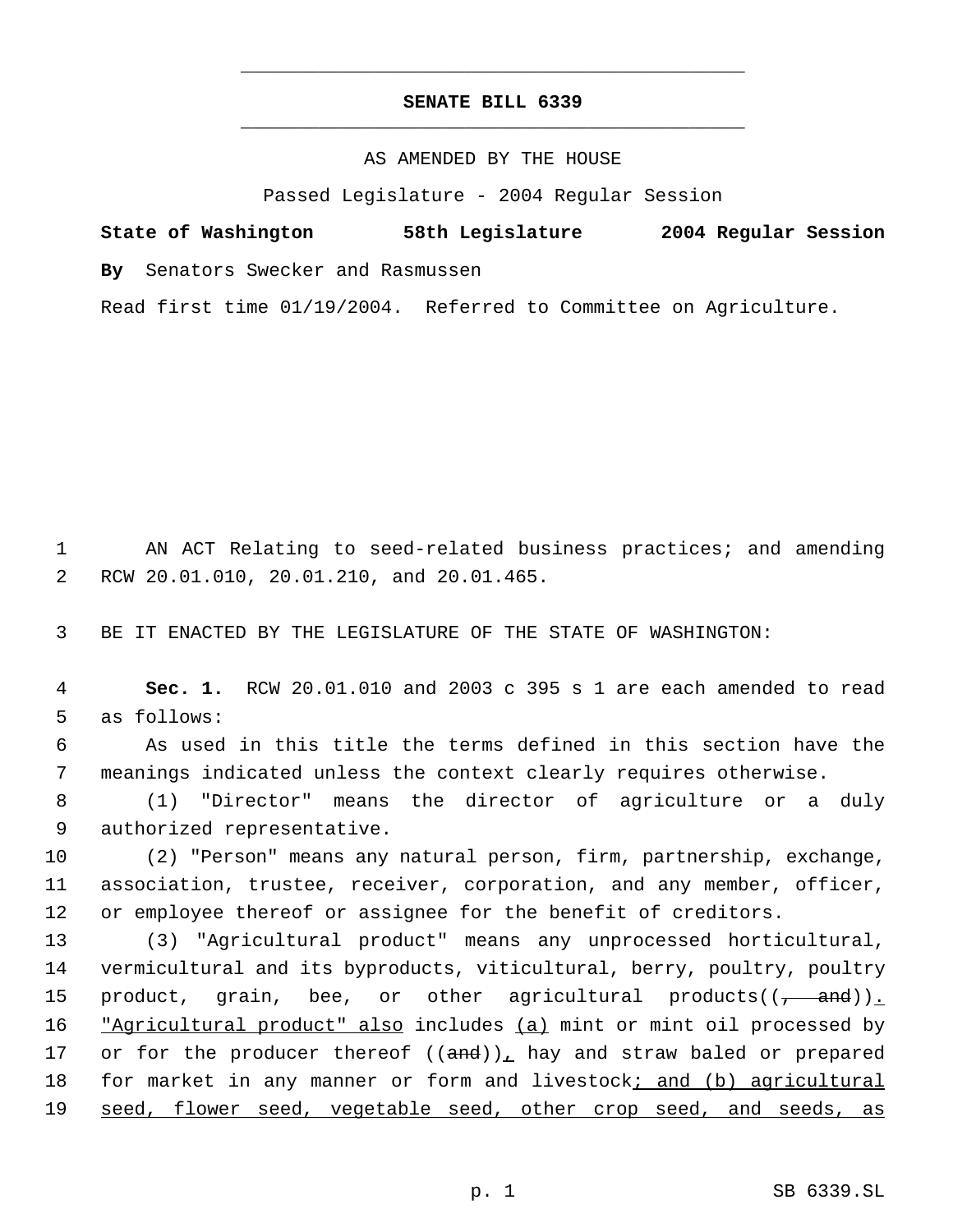defined in chapter 15.49 RCW, however, any disputes regarding responsibilities for seed clean out are governed exclusively by contracts between the producers of the seed and conditioners or processors of the seed.

 (4) "Producer" means any person engaged in the business of growing or producing any agricultural product, whether as the owner of the products, or producing the products for others holding the title thereof.

 (5) "Consignor" means any producer, person, or his agent who sells, ships, or delivers to any commission merchant, dealer, cash buyer, or agent, any agricultural product for processing, handling, sale, or resale.

 (6) "Commission merchant" means any person who receives on consignment for sale or processing and sale from the consignor thereof any agricultural product for sale on commission on behalf of the consignor, or who accepts any farm product in trust from the consignor thereof for the purpose of resale, or who sells or offers for sale on commission any agricultural product, or who in any way handles for the account of or as an agent of the consignor thereof, any agricultural product.

 (7) "Dealer" means any person other than a cash buyer, as defined in subsection (10) of this section, who solicits, contracts for, or obtains from the consignor thereof for reselling or processing, title, possession, or control of any agricultural product, or who buys or agrees to buy any agricultural product from the consignor thereof for sale or processing and includes any person, other than one who acts solely as a producer, who retains title in an agricultural product and delivers it to a producer for further production or increase. For the purposes of this chapter, the term dealer includes any person who purchases livestock on behalf of and for the account of another, or who purchases cattle in another state or country and imports these cattle into this state for resale.

 (8) "Limited dealer" means any person who buys, agrees to buy, or pays for the production or increase of any agricultural product by paying to the consignor at the time of obtaining possession or control of any agricultural product the full agreed price of the agricultural product and who operates under the alternative bonding provision in RCW 20.01.211.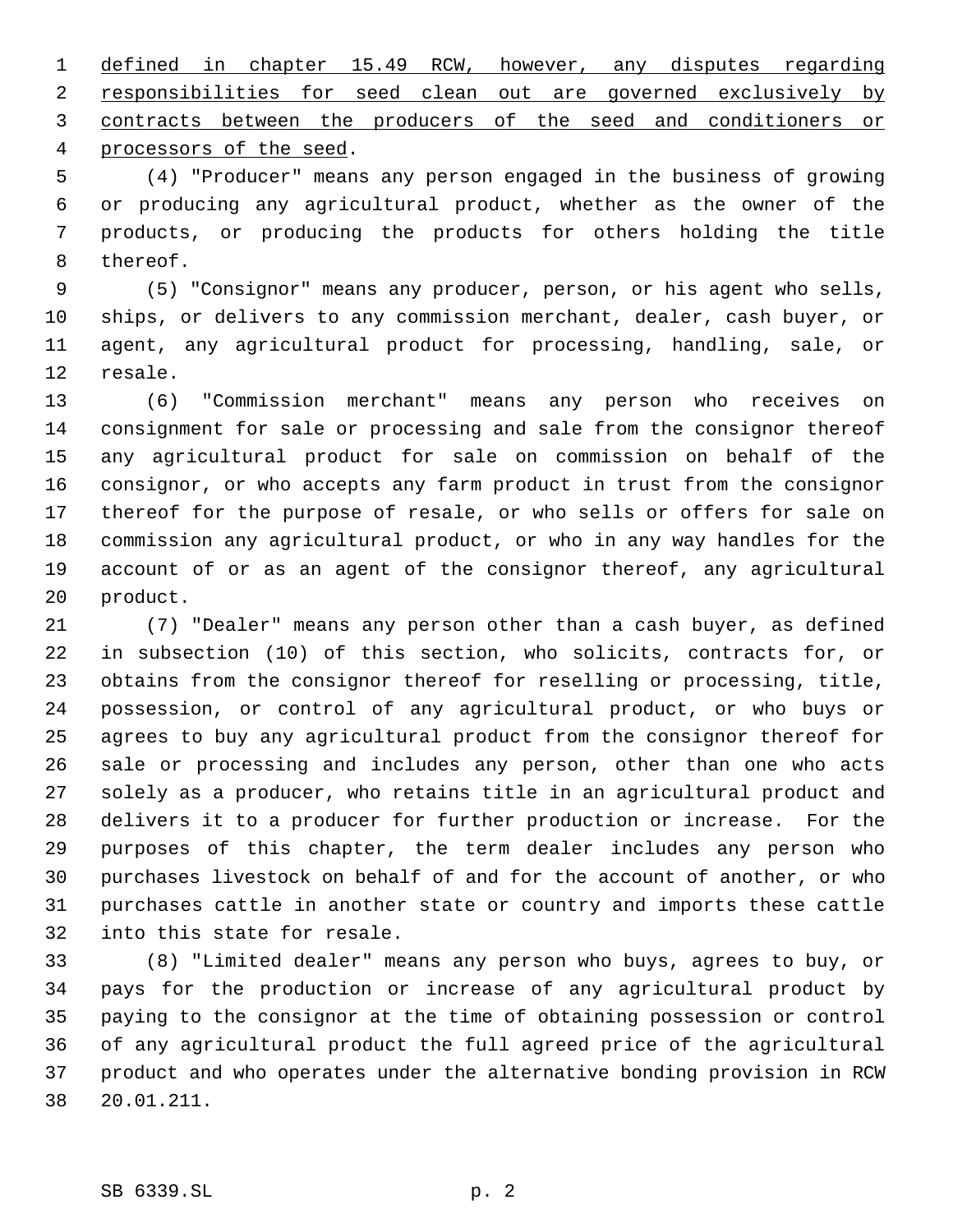(9) "Broker" means any person other than a commission merchant, dealer, or cash buyer who negotiates the purchase or sale of any agricultural product, but no broker may handle the agricultural products involved or proceeds of the sale.

 (10) "Cash buyer" means any person other than a commission merchant, dealer, or broker, who obtains from the consignor thereof for the purpose of resale or processing, title, possession, or control of any agricultural product or who contracts for the title, possession, or control of any agricultural product, or who buys or agrees to buy for resale any agricultural product by paying to the consignor at the time of obtaining possession or control of any agricultural product the full agreed price of the agricultural product, in coin or currency, lawful money of the United States. However, a cashier's check, certified check, credit card, or bankdraft may be used for the payment. For the purposes of this subsection, "agricultural product," does not include hay, grain, straw, or livestock.

 (11) "Agent" means any person who, on behalf of any commission merchant, dealer, broker, or cash buyer, acts as liaison between a consignor and a principal, or receives, contracts for, or solicits any agricultural product from the consignor thereof or who negotiates the consignment or purchase of any agricultural product on behalf of any commission merchant, dealer, broker, or cash buyer and who transacts all or a portion of that business at any location other than at the principal place of business of his employer. With the exception of an agent for a commission merchant or dealer handling horticultural products, an agent may operate only in the name of one principal and only to the account of that principal.

 (12) "Retail merchant" means any person operating from a bona fide or established place of business selling agricultural products twelve months of each year.

 (13) "Fixed or established place of business" for the purpose of this chapter means any permanent warehouse, building, or structure, at which necessary and appropriate equipment and fixtures are maintained for properly handling those agricultural products generally dealt in, and at which supplies of the agricultural products being usually transported are stored, offered for sale, sold, delivered, and generally dealt with in quantities reasonably adequate for and usually carried for the requirements of such a business, and that is recognized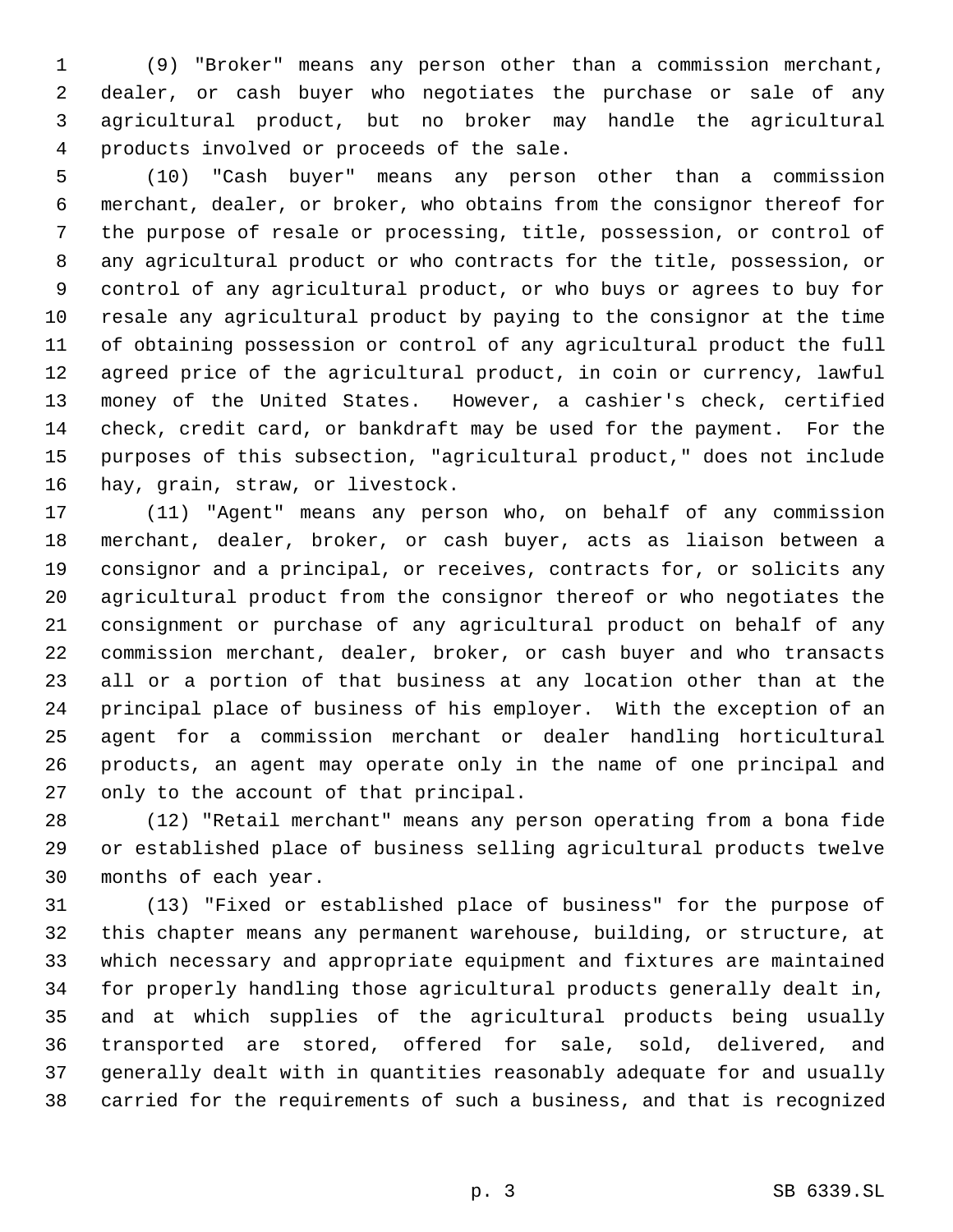as a permanent business at such place, and carried on as such in good faith and not for the purpose of evading this chapter, and where specifically designated personnel are available to handle transactions concerning those agricultural products generally dealt in, which personnel are available during designated and appropriate hours to that business, and shall not mean a residence, barn, garage, tent, temporary stand or other temporary quarters, any railway car, or permanent quarters occupied pursuant to any temporary arrangement.

 (14) "Processor" means any person, firm, company, or other organization that purchases agricultural crops from a consignor and that cans, freezes, dries, dehydrates, cooks, presses, powders, or otherwise processes those crops in any manner whatsoever for eventual resale.

 (15) "Pooling contract" means any written agreement whereby a consignor delivers a horticultural product to a commission merchant under terms whereby the commission merchant may commingle the consignor's horticultural products for sale with others similarly agreeing, which must include all of the following:

 (a) A delivery receipt for the consignor that indicates the variety of horticultural product delivered, the number of containers, or the weight and tare thereof;

 (b) Horticultural products received for handling and sale in the fresh market shall be accounted for to the consignor with individual pack-out records that shall include variety, grade, size, and date of delivery. Individual daily packing summaries shall be available within forty-eight hours after packing occurs. However, platform inspection shall be acceptable by mutual contract agreement on small deliveries to determine variety, grade, size, and date of delivery;

 (c) Terms under which the commission merchant may use his judgment in regard to the sale of the pooled horticultural product;

 (d) The charges to be paid by the consignor as filed with the state of Washington;

 (e) A provision that the consignor shall be paid for his pool contribution when the pool is in the process of being marketed in direct proportion, not less than eighty percent of his interest less expenses directly incurred, prior liens, and other advances on the grower's crop unless otherwise mutually agreed upon between grower and commission merchant.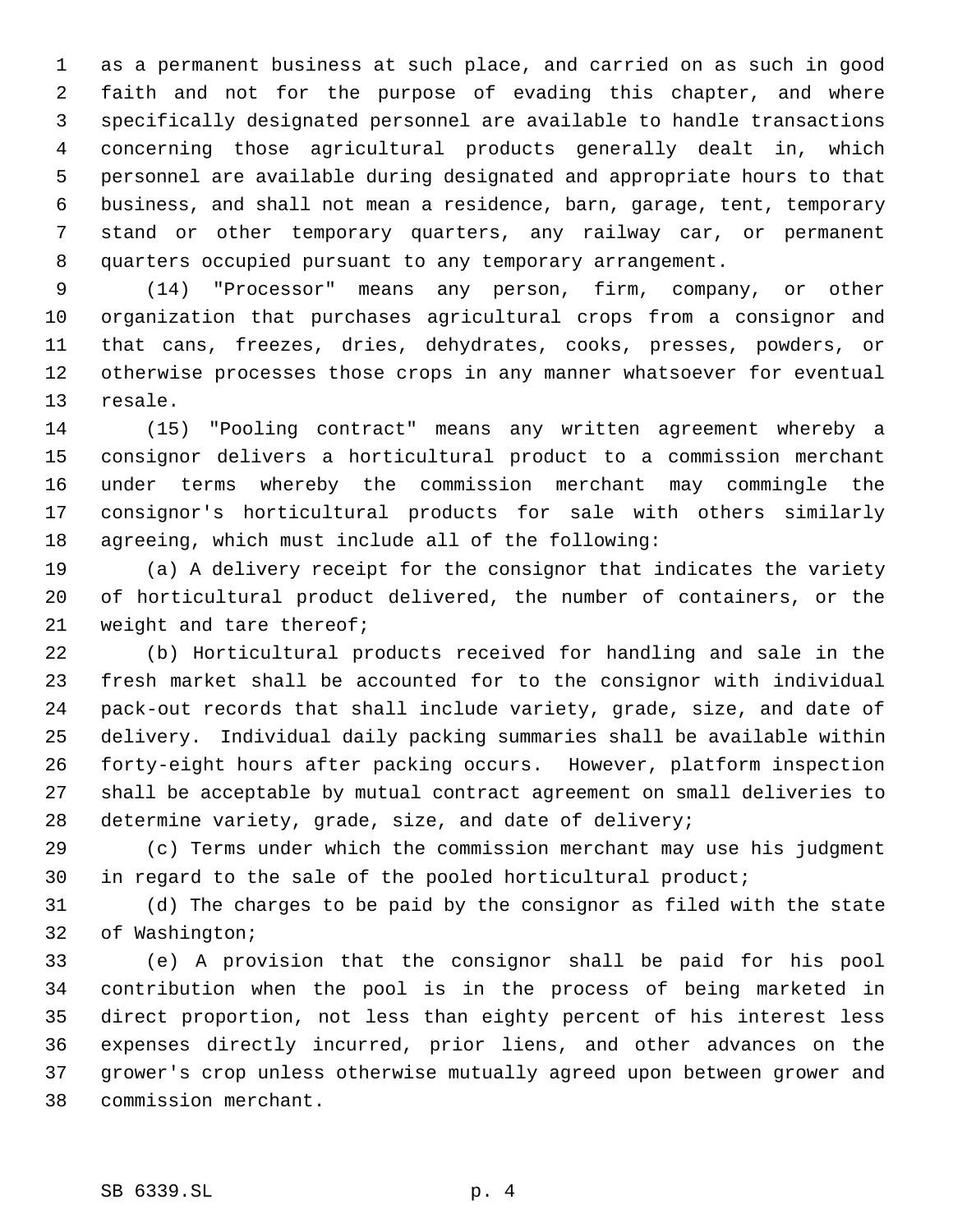(16) "Date of sale" means the date agricultural products are delivered to the person buying the products.

 (17) "Conditioner" means any person, firm, company, or other 4 organization that receives ((turf, forage, or vegetable)) seeds from a consignor for drying or cleaning.

 (18) "Seed bailment contract" means any contract meeting the requirements of chapter 15.48 RCW.

 (19) "Proprietary seed" means any seed that is protected under the Federal Plant Variety Protection Act.

 (20) "Licensed public weighmaster" means any person, licensed under the provisions of chapter 15.80 RCW, who weighs, measures, or counts any commodity or thing and issues therefor a signed certified statement, ticket, or memorandum of weight, measure, or count upon which the purchase or sale of any commodity or upon which the basic charge of payment for services rendered is based.

 (21) "Certified weight" means any signed certified statement or memorandum of weight, measure or count issued by a licensed public weighmaster in accordance with the provisions of chapter 15.80 RCW.

 (22) "Licensee" means any person or business licensed under this chapter as a commission merchant, dealer, limited dealer, broker, cash buyer, or agent.

 (23) "Seed" means agricultural seed, flower seed, vegetable seed, 23 other crop seed, and seeds, as defined in chapter 15.49 RCW.

 (24) "Seed clean out" means the process of removing impurities from raw seed product.

 **Sec. 2.** RCW 20.01.210 and 1991 c 109 s 18 are each amended to read as follows:

 (1) Before the license is issued to any commission merchant or dealer, or both, the applicant shall execute and deliver to the director a surety bond executed by the applicant as principal and by a surety company qualified and authorized to do business in this state as 32 surety. ((Said)) The bond shall be to the state for the benefit of qualified consignors of agricultural products in this state. All such 34 sureties on a bond, as provided ((herein)) in this section, shall be released and discharged from all liability to the state accruing on such bond by giving notice to the principal and the director by certified mail. Upon receipt of such notice the director shall notify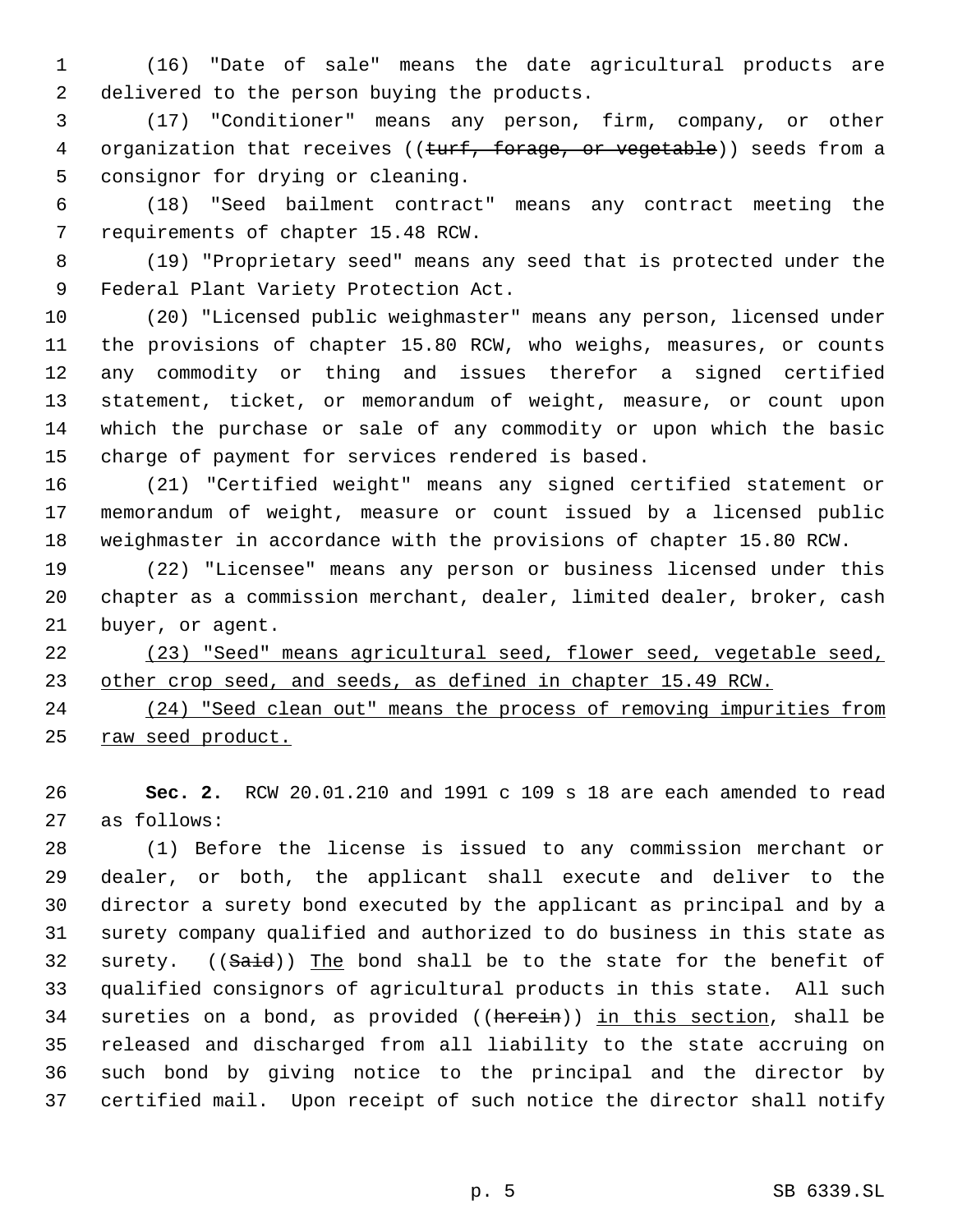the surety and the principal of the effective date of termination which shall be thirty days from the receipt of such notice by the director, but this shall not relieve, release, or discharge the surety from any liability already accrued or which shall accrue before the expiration 5 period provided for ((above)) in this subsection.

 (2) The bond for a commission merchant or dealer in hay, straw, or 7 ((turf, forage or vegetable)) seed shall be not less than fifteen thousand dollars. The actual amount of such bond shall be determined by dividing the annual dollar volume of the licensee's net proceeds or net payments due consignors by twelve and increasing that amount to the 11 next multiple of five thousand dollars((, except that the bond amount 12 for dollar volume arising from proprietary seed bailment contracts 13 shall be computed as provided in subsection (4) of this section)). 14 ((Such)) The bond for a new commission merchant or dealer in hay, 15 straw<sub>1</sub> or ((turf, forage or vegetable)) seed shall be subject to increase at any time during the licensee's first year of operation based on the average of business volume for any three months. Except as provided in subsection (3) of this section, the bond shall be not less than ten thousand dollars for any other dealer.

 (3) The bond for a commission merchant or dealer in livestock shall be not less than ten thousand dollars. The actual amount of such bond shall be determined in accordance with the formula set forth in the packers and stockyard act of 1921 (7 U.S.C. 181), except that a commission merchant or dealer in livestock shall increase the commission merchant's or dealer's bond by five thousand dollars for each agent the commission merchant or dealer has endorsed under RCW 20.01.090. A dealer who also acts as an order buyer for other persons who are also licensed and bonded under this chapter or under the packers and stockyards act (7 U.S.C. 181) may subtract that amount of business from the annual gross volume of purchases reported to the director in determining the amount of bond coverage that must be provided and maintained for the purposes of this chapter.

 (4) The bond for a commission merchant handling agricultural 34 products other than livestock, hay, straw<sub>1</sub> or  $($ (turf, forage or 35 vegetable)) seed shall not be less than ten thousand dollars. The bond for a dealer handling agricultural products other than livestock, hay, 37 straw<sub>1</sub> or ((turf, forage or vegetable)) seed shall not be less than ten thousand dollars. The actual amount of such bond shall be determined